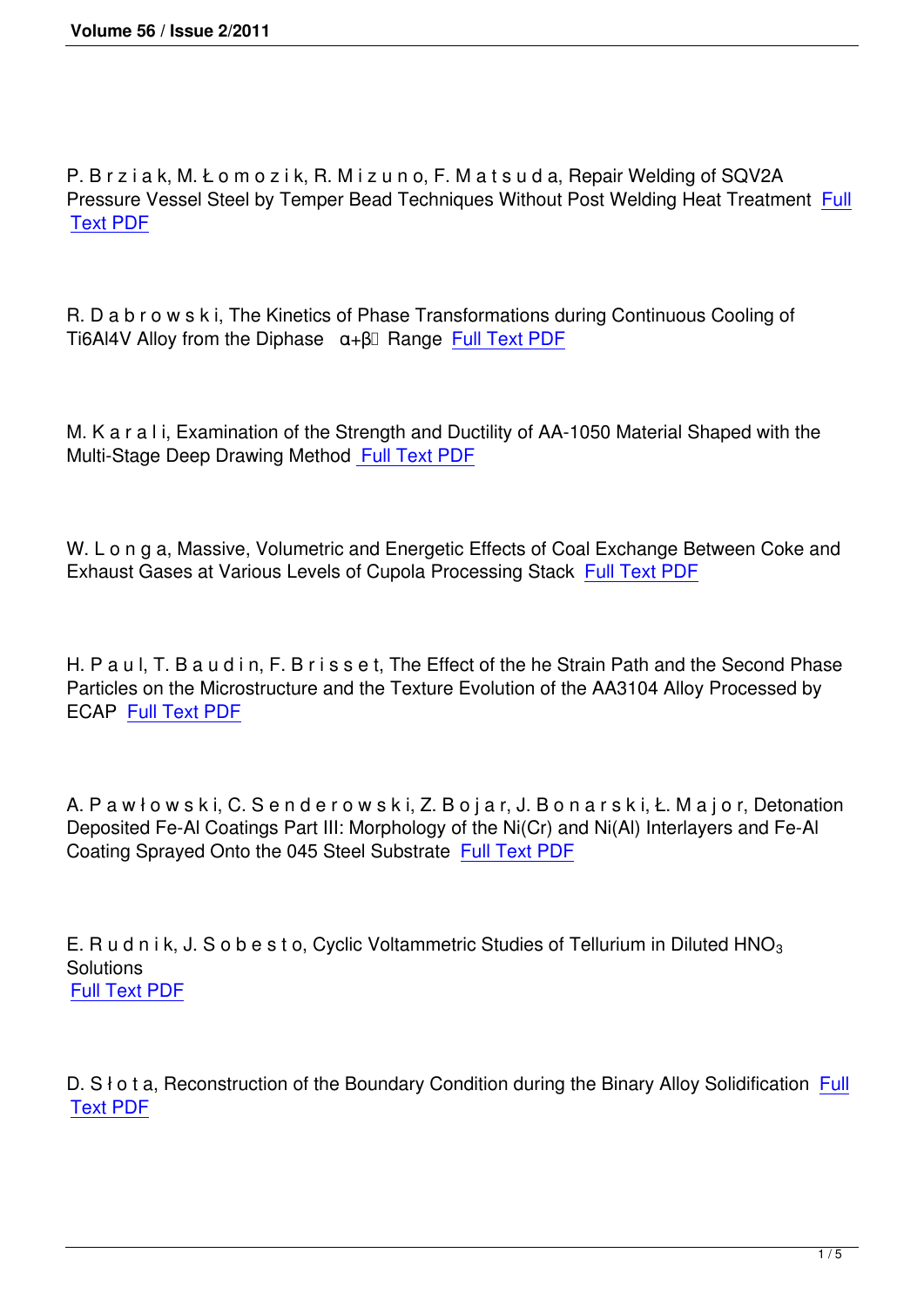B. Stypuła, M. Starowicz, M. Hajos, E. Olejnik, Electrochemical Synthesis of ZnO Nanoparticles during Anodic Dissolution of Zinc in Alcohols Solvents Full Text PDF

M. S u ł o w s k i, A. C i a s, Microstructure and Mechanical Propertie[s of Cr-Mn Stru](http://imim.pl/files/archiwum/Vol2_2011/9.pdf)ctural PM Steels Full Text PDF

G. W n [u k, Experime](http://imim.pl/files/archiwum/Vol2_2011/10.pdf)ntal Study on Thermodynamics of the Cu-Ni-Sn-Bi Liquid Alloys Full Text PDF

[W. W](http://imim.pl/files/archiwum/Vol2_2011/11.pdf)ołczynski, T. Okane, C. Senderowski, B. Kania, D. Zasada, J. Jancz a k - R u s c h, Meta-Stable Conditions of Diffusion Brazing Full Text PDF

T. D o m a n s k i, A. B o k o t a, Numerical Models of Harde[ning Phenome](http://imim.pl/files/archiwum/Vol2_2011/12.pdf)na of Tools Steel Base on the TTT and CCT Diagrams Full Text PDF

A. K u l a w i k, A. B o k o t a, Modelli[ng of Heat Trea](http://imim.pl/files/archiwum/Vol2_2011/13.pdf)tment of Steel with the Movement of Coolant Full Text PDF

L. S o w [a, A. B o k o t](http://imim.pl/files/archiwum/Vol2_2011/14.pdf) a, Numerical Model of Thermal and Flow Phenomena the Process Growing of the CC Slab Full Text PDF

B. H a d a ł a, A. C e b o [- R u d n i c k](http://imim.pl/files/archiwum/Vol2_2011/15.pdf) a, Z. M a l i n o w s k i, A. G o ł d a s z, The Influence of Thermal Stresses and Strand Bending on Surface Defects Formation in Continuously Cast Strands Full Text PDF

A. G o n [t a r z, A. D z i](http://imim.pl/files/archiwum/Vol2_2011/16.pdf) u b i n s k a, Ł. O k o n, Determination of Friction Coefficients at Elevated Temperatures for Some Al, Mg and Ti Alloys Full Text PDF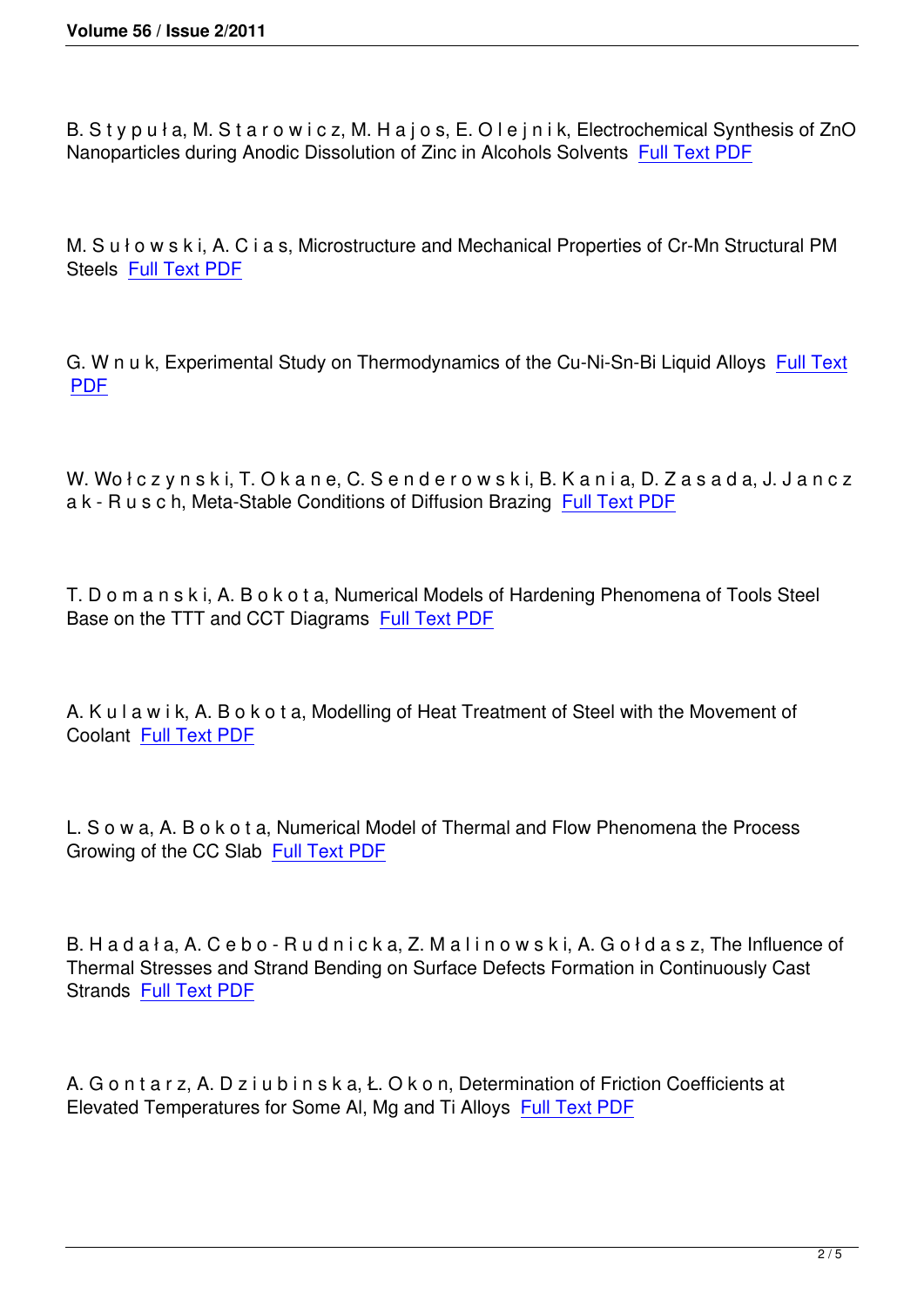K. L a b e r, H. D y j a, M. K w a p i s z, Numerical Modelling of the Cooling Ability of Device for the Plain Round Bars Accelerated Cooling Process Full Text PDF

K. Perzynski, Ł. Major, Ł. Madej, M. Pietrzyk, Analysis of the Stress Concentration in the Nanomultilayer Coatings Based on Digital Representation of the Structure Full Text PDF

[E. P i e c z y s](http://imim.pl/files/archiwum/Vol2_2011/19.pdf) k a, J. D u t k i e w i c z, F. M a s d e u, J. L u c k n e r, R. M a c i a k, Investigation of Thermomechanical Properties of Ferromagnetic NiFeGa Shape Memory Alloy Subjected to Pseudoelastic Compression Test Full Text PDF

W. P i e k a r s k a, M. K u b i a k, A. B o k o t a[, Numerical Sim](http://imim.pl/files/archiwum/Vol2_2011/20.pdf)ulation of Thermal Phenomena and Phase Transformations in Laser-Arc Hybrid Welded Joints Full Text PDF

J. A d a m u s, P. L a c k i, J. Ł y z n i a k, M. Z a w a d z k i, An[alysis of Spring](http://imim.pl/files/archiwum/Vol2_2011/21.pdf)-Back during Forming of the Element Made of AMS 5604 Steel Full Text PDF

J. A d a m u s, P. L a c k i, W. Wi e c k o w s k i, N[umerical Simu](http://imim.pl/files/archiwum/Vol2_2011/22.pdf)lation of the Fine Blanking Process of Sheet Titanium Full Text PDF

T. B a l a w e n d e r, T. S a [d o w s k i, M.](http://imim.pl/files/archiwum/Vol2_2011/23.pdf) K n e c, Technological Problems and Experimental Investigation of Hybrid: Clinched – Adhesively Bonded Joint Full Text PDF

H. D y j a, M. K n a p i n s k i, M. K w a p i s z, J. S n o p e k, [Physical Simu](http://imim.pl/files/archiwum/Vol2_2011/24.pdf)lation of Controlled Rolling and Accelerated Cooling for Ultrafine-Grained Steel Plates Full Text PDF

P. L a c k i, K. A d a m u s, K. Wo j s y k, M. Z a w a d z k i, Z. N i t [k i e w i c z, Mo](http://imim.pl/files/archiwum/Vol2_2011/25.pdf)deling of Heat Source Based on Parameters of Electron Beam Welding Process Full Text PDF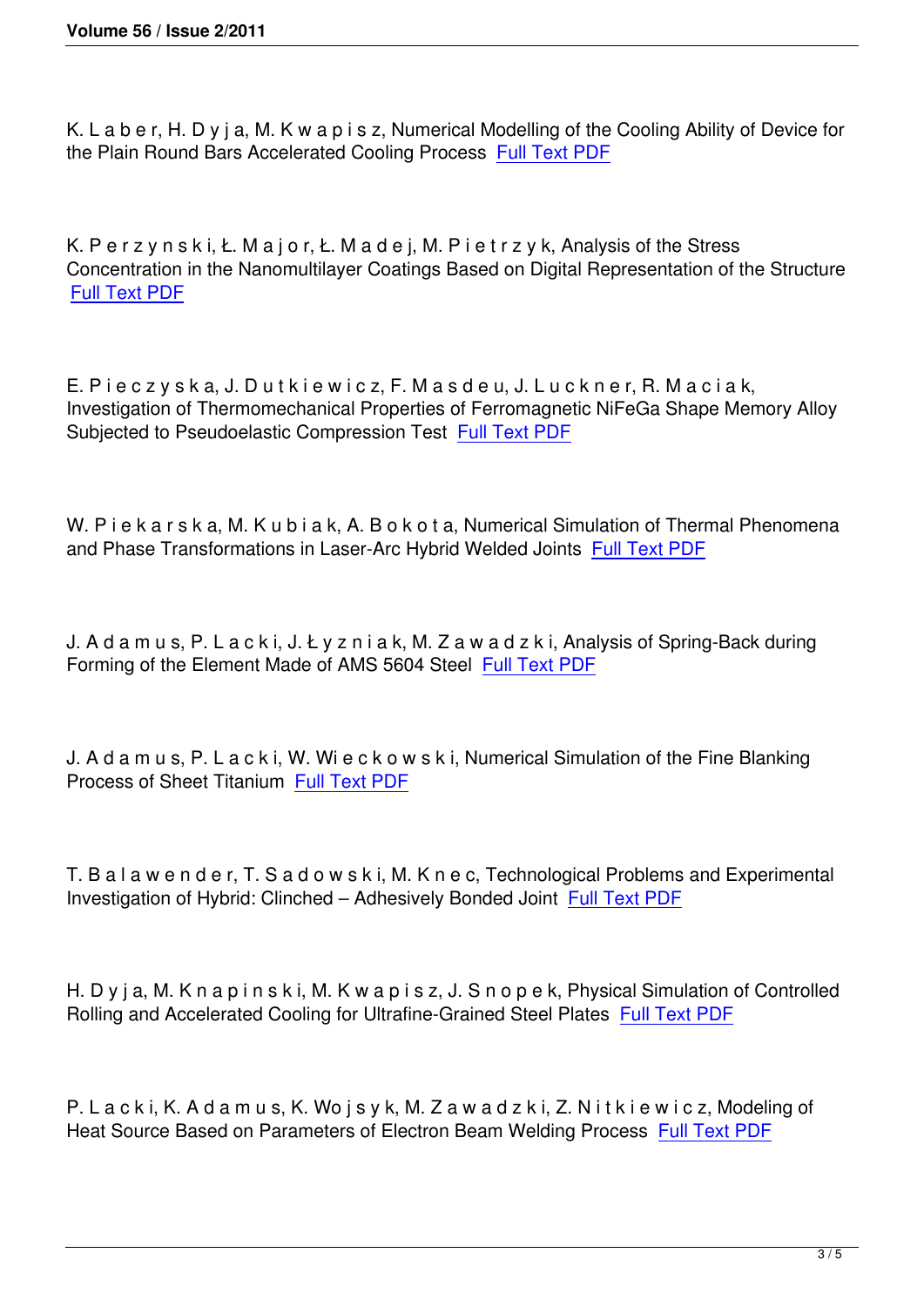H. P a u l, M. F a r y n a, M. P r a z m o w s k i, R. B a n s k i, Changes in the Bonding Zone of Explosively Welded Sheets Full Text PDF

J. S e n d e r s k i, M. L e c [h - G r e g a, B.](http://imim.pl/files/archiwum/Vol2_2011/27.pdf) P ł o n k a, Studies of Advanced Technologies Used in the Manufacture of Products from Aluminium Alloys Full Text PDF

M. K w a p i s z, M. K n a p i n s k i, H. D y j a, K. L a b [e r, Analysis o](http://imim.pl/files/archiwum/Vol2_2011/28.pdf)f the Effect of the Tool Shape on the Stress and Strain Distribution in the Alternate Extrusion and Multiaxial Compression Process Full Text PDF

P. S z o t a, S. M r ó z, [A. S t e f a n i](http://imim.pl/files/archiwum/Vol2_2011/29.pdf) k, H. D y j a, Numerical Modelling of the Working Rolls Wear during Rods Rolling Process Full Text PDF

R. B. P e c h e r s k i, P. S z e p t y [n s k i, M. N o](http://imim.pl/files/archiwum/Vol2_2011/30.pdf) w a k, An Extension of Burzynski Hypothesis of Material Effort Accounting for the Third Invariant of Stress Tensor Full Text PDF

K. K o w a l c z y k - G a j e w s k a, Micromechanical Model of Polyc[rystalline Mate](http://imim.pl/files/archiwum/Vol2_2011/31.pdf)rials with Lamellar Substructure Full Text PDF

D. K u c, J. G a w a d, [Modelling of M](http://imim.pl/files/archiwum/Vol2_2011/32.pdf)icrostructure Changes during Hot Deformation using Cellular Automata Full Text PDF

J. M i c h a l c z y k[, T. B a j o r, S](http://imim.pl/files/archiwum/Vol2_2011/33.pdf)tudy on the Influence of Temperature, Velocity and Shape of Tools on the Combined Process of Extrusion and Broaching of the Deep Sleeve with the Bottom Made of the AZ31 Alloy Full Text PDF

A. S t e f a n i k, H. D y j [a, P. S z o t a,](http://imim.pl/files/archiwum/Vol2_2011/34.pdf) S. M r ó z, Determination of the Critical Value of Normalized Cocroft – Latham Criterion during Multi Slight Rolling Based on Tensile Test Full Text PDF